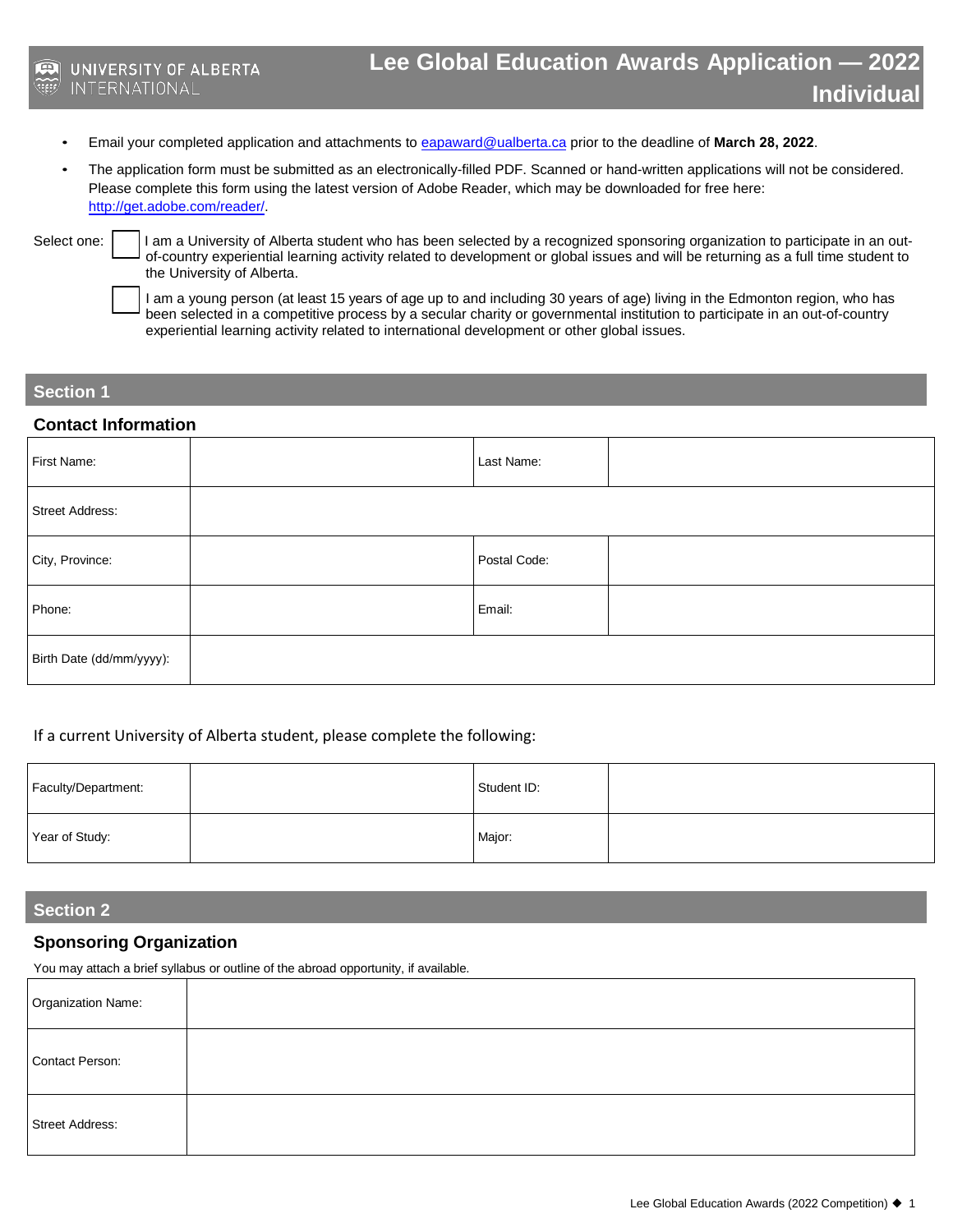| City, Province: | Postal Code: |  |
|-----------------|--------------|--|
| Phone:          | Email:       |  |
| Website:        |              |  |

## **Section 3**

# **Proposed Activity**

# Description:

| Beginning Date: | End Date: |  |
|-----------------|-----------|--|

## What led you to want to participate in this activity?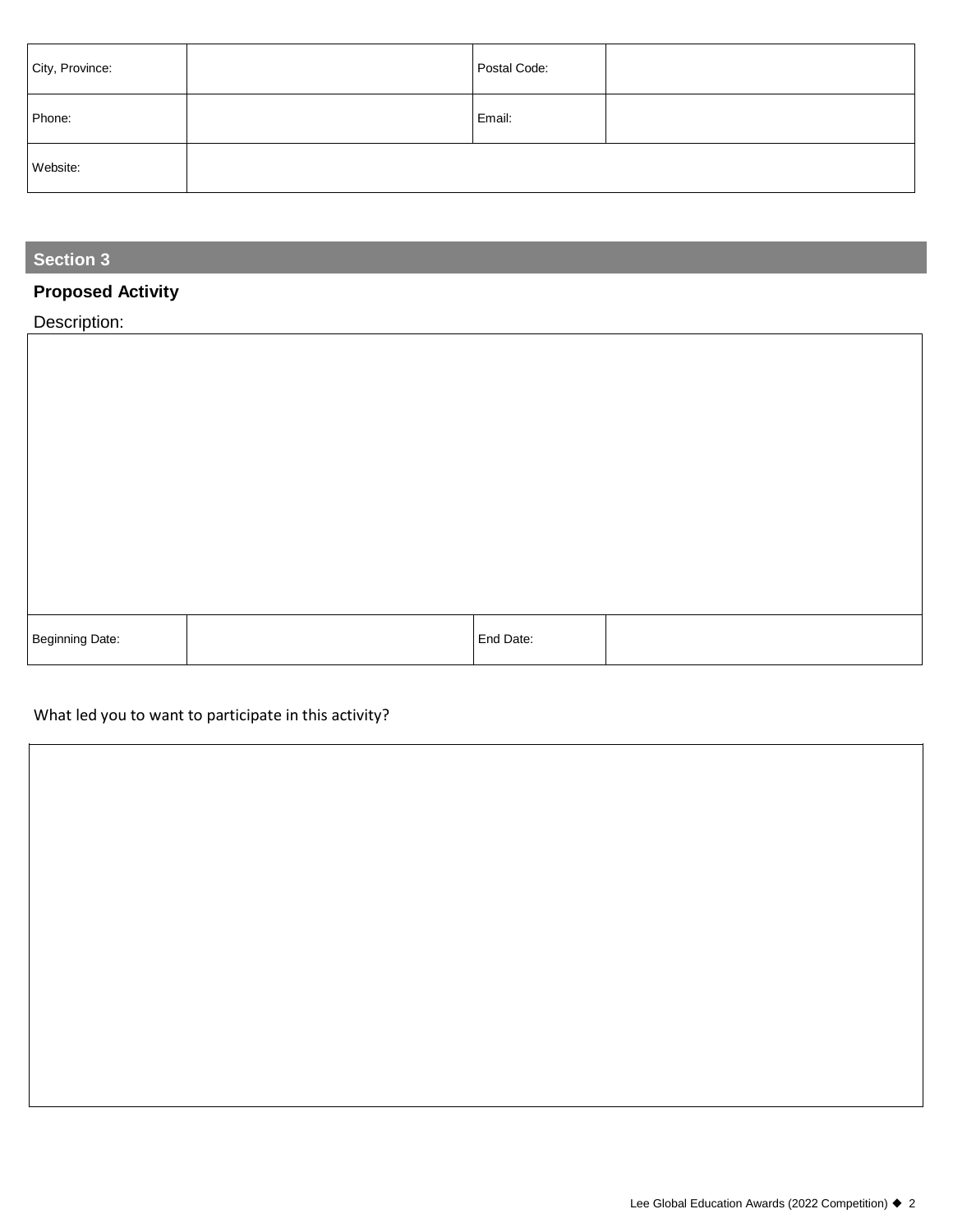How were you selected for this activity?

What orientation will you receive before embarking on this out-of-country experience?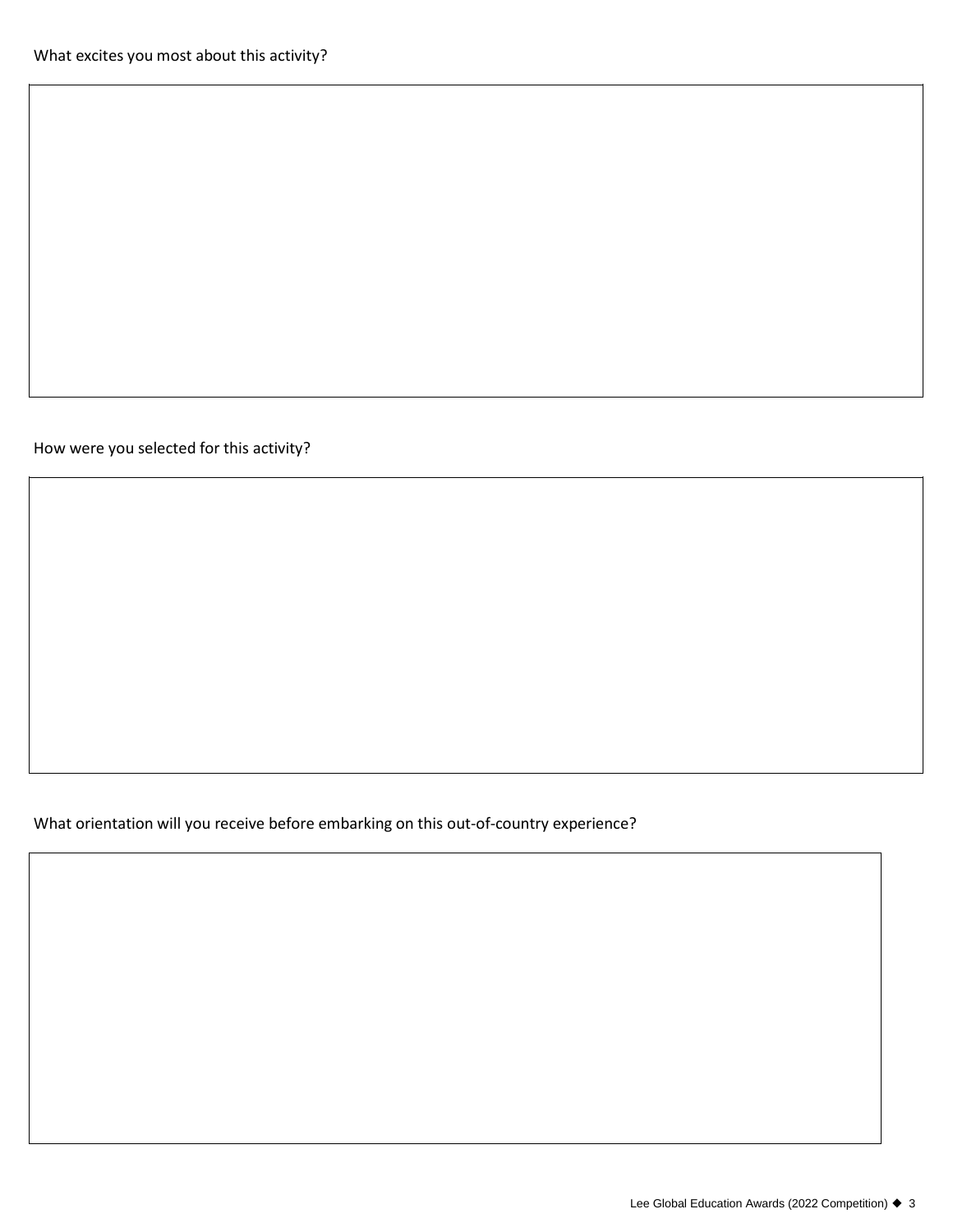What are the top ricks you face in undertaking this activity? Consider emotional, legal, health-related, natural hazards and sociocultural risks, such as religious, political stability or crime.

What will you do to mitigate or eliminate these risks?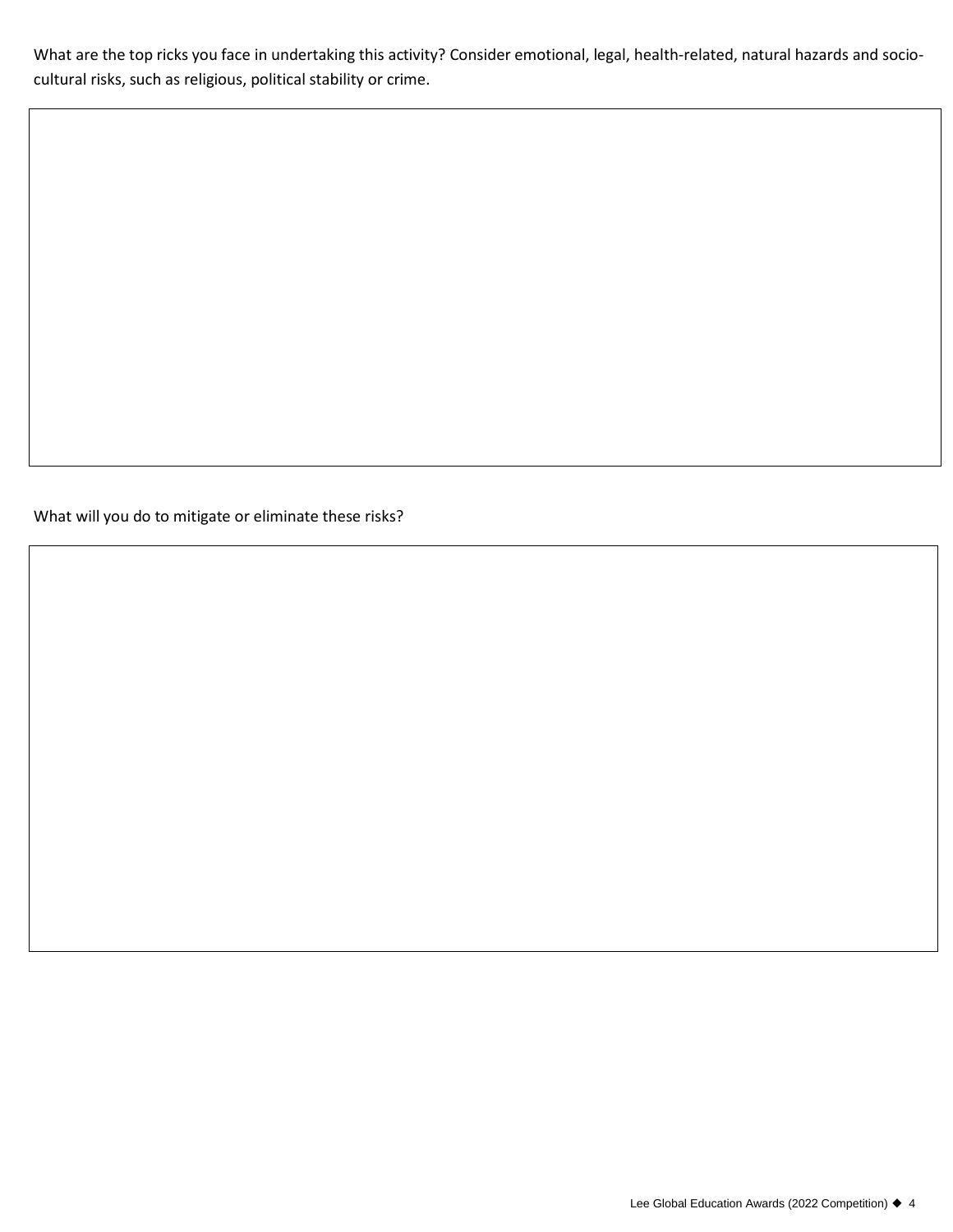## **Proposed Budget**

## Expenses

List all anticipated expenses, such as travel costs, immunization, living expenses, special fees, special equipment needed (type one item per line):

| <b>Item Description</b> | Cost |
|-------------------------|------|
|                         | \$   |
|                         | \$   |
|                         | \$   |
|                         | \$   |
|                         | \$   |
|                         | \$   |
|                         | \$   |
|                         | \$   |
|                         | \$   |
| <b>TOTAL</b>            |      |

#### Revenue

List all anticipated sources of funding, including personal funds. Indicate which are applied for but not confirmed

| <b>Source</b> |  |
|---------------|--|
|               |  |
|               |  |
|               |  |
|               |  |
|               |  |
| <b>TOTAL</b>  |  |

| `Ioh<br>trom<br>Awards<br>the<br>atıor<br>_ee<br>Amo<br>≒αuα |  |
|--------------------------------------------------------------|--|
|                                                              |  |

## What will happen to your activities if only a portion of your request is provided?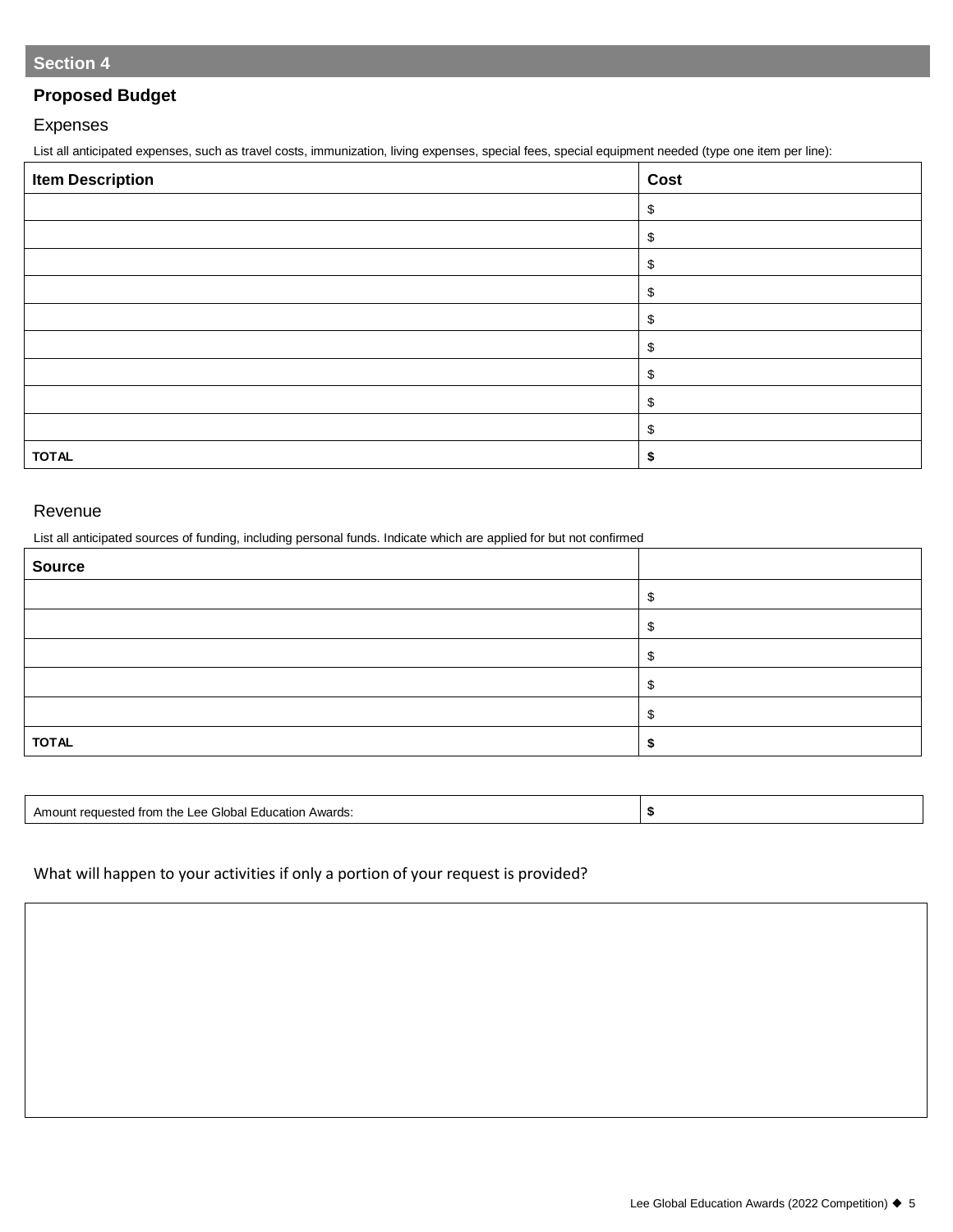| Have you been funded by the Lee Global Education Awards Previously? |  |  | No |  |  |
|---------------------------------------------------------------------|--|--|----|--|--|
| If yes, in what year did you receive funds?                         |  |  |    |  |  |

## **Section 5**

## **About You**

Have you previously participated in an out-of-country experiential learning activity related to development or global issues?

 $Yes$  No

If Yes, provide details including date, length of experience, sponsoring organization, and nature of activities:

What is your interest and involvement in promoting global citizenship, particularly community-based involvement?

On your return, how will you contribute your new knowledge and experience to others? Please share your plan for building on your experience (for example, what organizations will you get involved with).